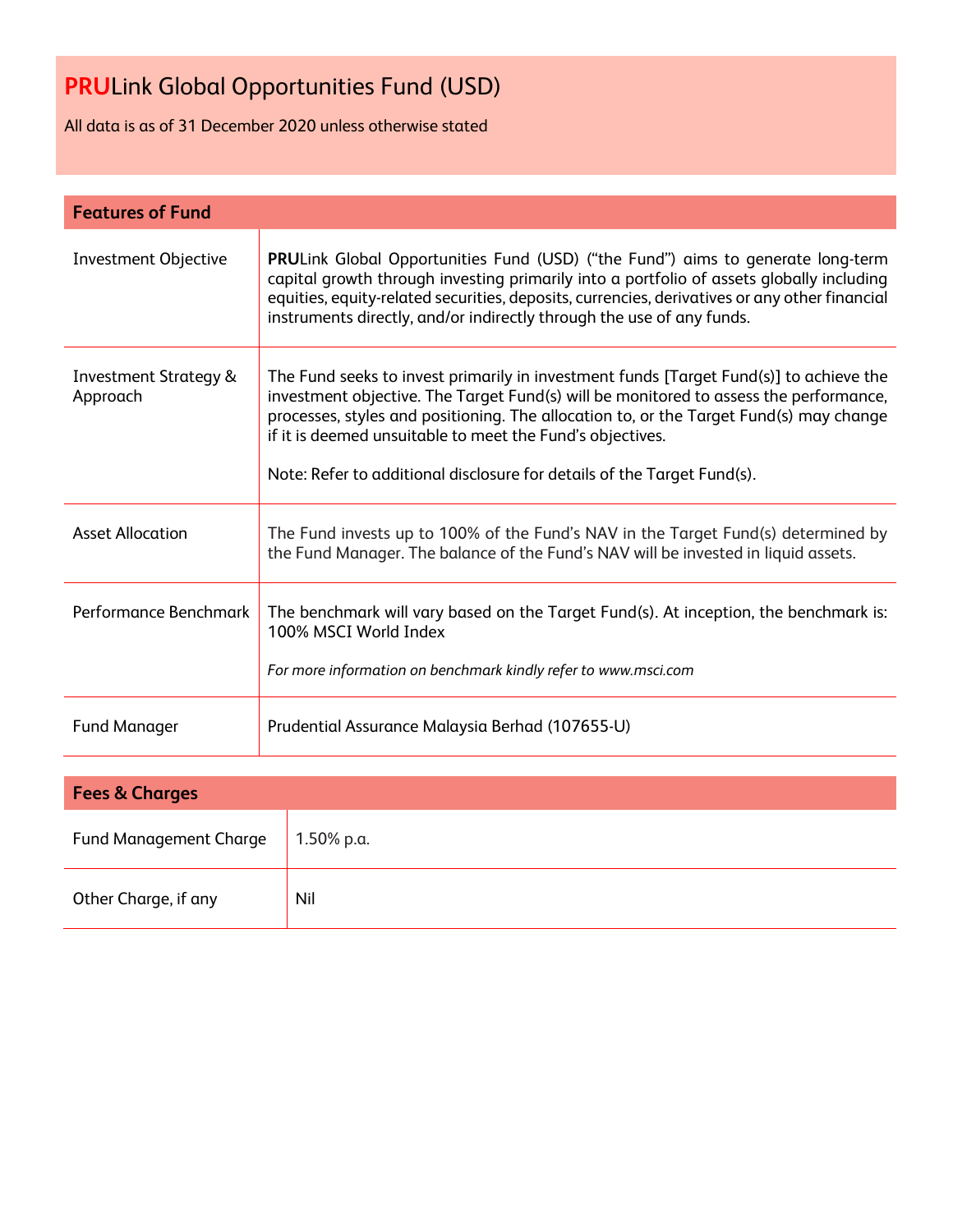All data is as of 31 December 2020 unless otherwise stated

## **Fund Performance**



**PRU**Link Global Opportunities Fund Vs. MSCI World Index

**Notice: The graphs are included for illustrative purposes only. Past performance of The Fund is not an indication of its future performance.**

| Year | <b>Actual Performance</b><br><b>PRULink Global Opportunities Fund (USD)</b> | <b>Benchmark</b><br>100% MSCI World Index |
|------|-----------------------------------------------------------------------------|-------------------------------------------|
| 2018 | $-9.17\%$ *                                                                 | $-7.97\%$ *                               |
| 2019 | 22.81%                                                                      | 27.67%                                    |
| 2020 | 17.02%                                                                      | 15.90%                                    |

\*Fund Performance is from fund launch date until year end of the same year (non-annualised return).

*Sources: Lipper IM and Bloomberg, 31 December 2020*

Notice: Past performance is not an indication of its future performance. This is strictly the performance of the investment/underlying funds, and not the returns earned on the actual premiums paid of the investment-linked insurance product.

Basis of calculation of past performance:

$$
= \left(\frac{Net\text{ Asset Value for Year }n}{Net\text{ Asset Value for Year }n-1}-1\right)\%
$$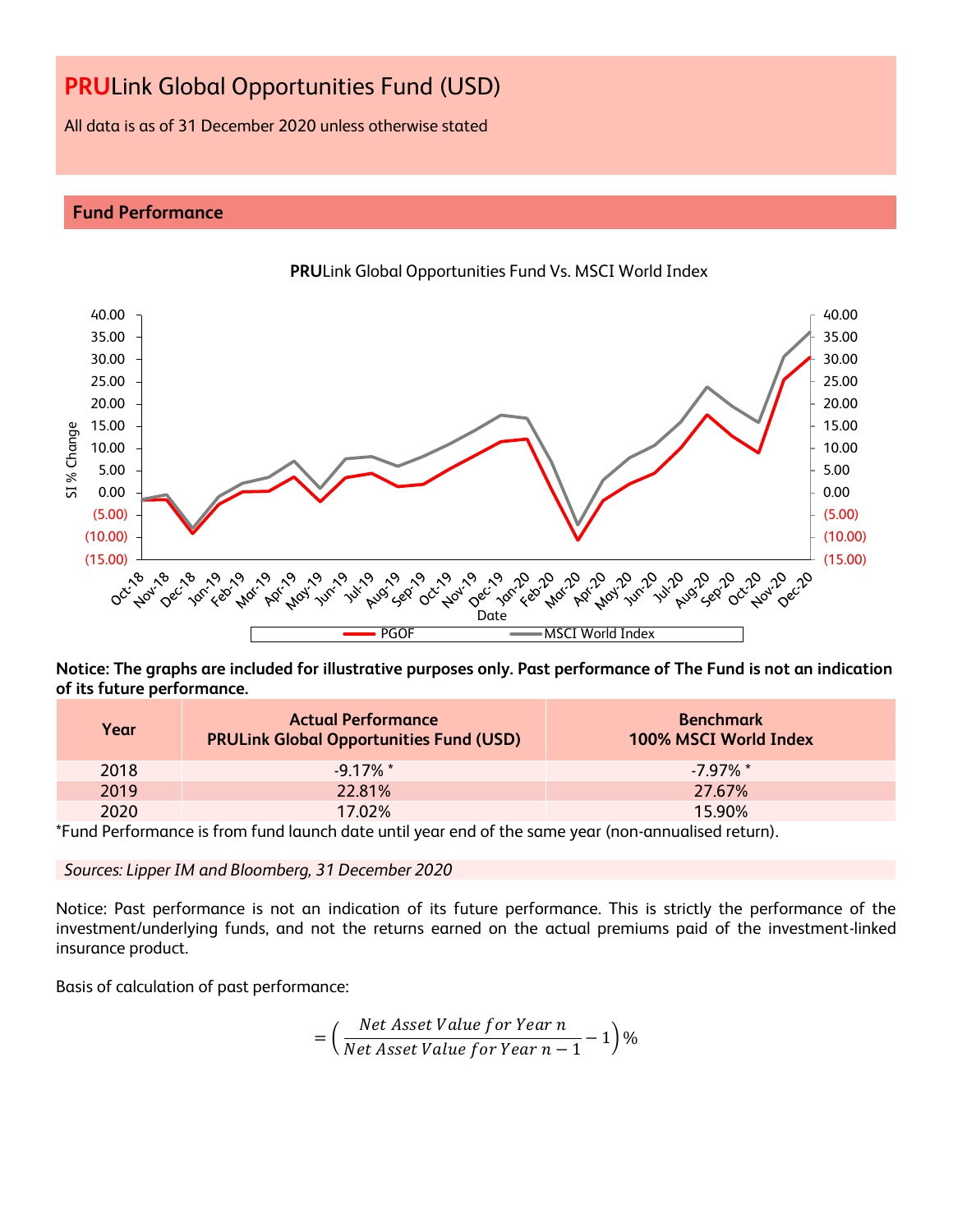All data is as of 31 December 2020 unless otherwise stated

## **Additional disclosure for PRULink Global Opportunities Fund (USD)**

At inception, the Fund will invest into a USD denominated Target Fund called JPMorgan Investment Funds – Global Select Equity Fund A (acc) – USD ("Target Fund") which is managed by JPMorgan Asset Management (Europe) S.à r.l.

At least 67% of the Target Fund's assets (excluding cash and cash equivalents) will be invested in equity securities. Issuers of these securities may be located in any country, including emerging markets.

The Target Fund uses an investment process that is based on the fundamental analysis of companies and their future earnings and cashflows by a research team of specialist sector analysts. Debt securities, cash and cash equivalents may be held on an ancillary basis.

The Target Fund may also invest in Undertakings For The Collective Investment Of Transferable Securities ("UCITS") and other Undertakings For Collective Investments ("UCIs"). The Target Fund may use financial derivative instruments for the purposes of hedging and efficient portfolio management.

The Target Fund may invest in assets denominated in any currency and currency exposure in this Target Fund may be hedged or may be managed by reference to its benchmark.

The fund performance for the underlying JPMorgan Investment Funds – Global Select Equity Fund A (acc) – USD as at 31 December 2020 is as follows:

| Year            | 2020   | 2019       | 2018 | 2017   | 2016 | 2015     | 2014  | 2013   | 2012 | 201'   |
|-----------------|--------|------------|------|--------|------|----------|-------|--------|------|--------|
| Net Performance | 18.10% | つフ<br>.55% | .08% | 24.97% | 18%  | $-3.07%$ | 3.30% | 26.69% | .09% | 12.66% |

*Note: The above return is for Target Fund (Class A) which is denominated in USD.*

*Sources: J.P. Morgan Asset Management, Morningstar, 31 December 2020*

Management fees may be charged at the Fund and/or Target Fund level. Please note that you will be charged up to a maximum of 1.50% p.a., being the combined annual fund management charge at the Fund and Target Fund levels. In addition, the Fund may incur hedging cost when derivatives (e.g. currency forward) are used for hedging purpose.

Target Funds with investment strategies to invest in Exchange Traded Funds ("ETF") or other Collective Investment Schemes may incur additional expenses at the Target Fund level which is taken as part of the investment strategy considerations to deliver the fund performance.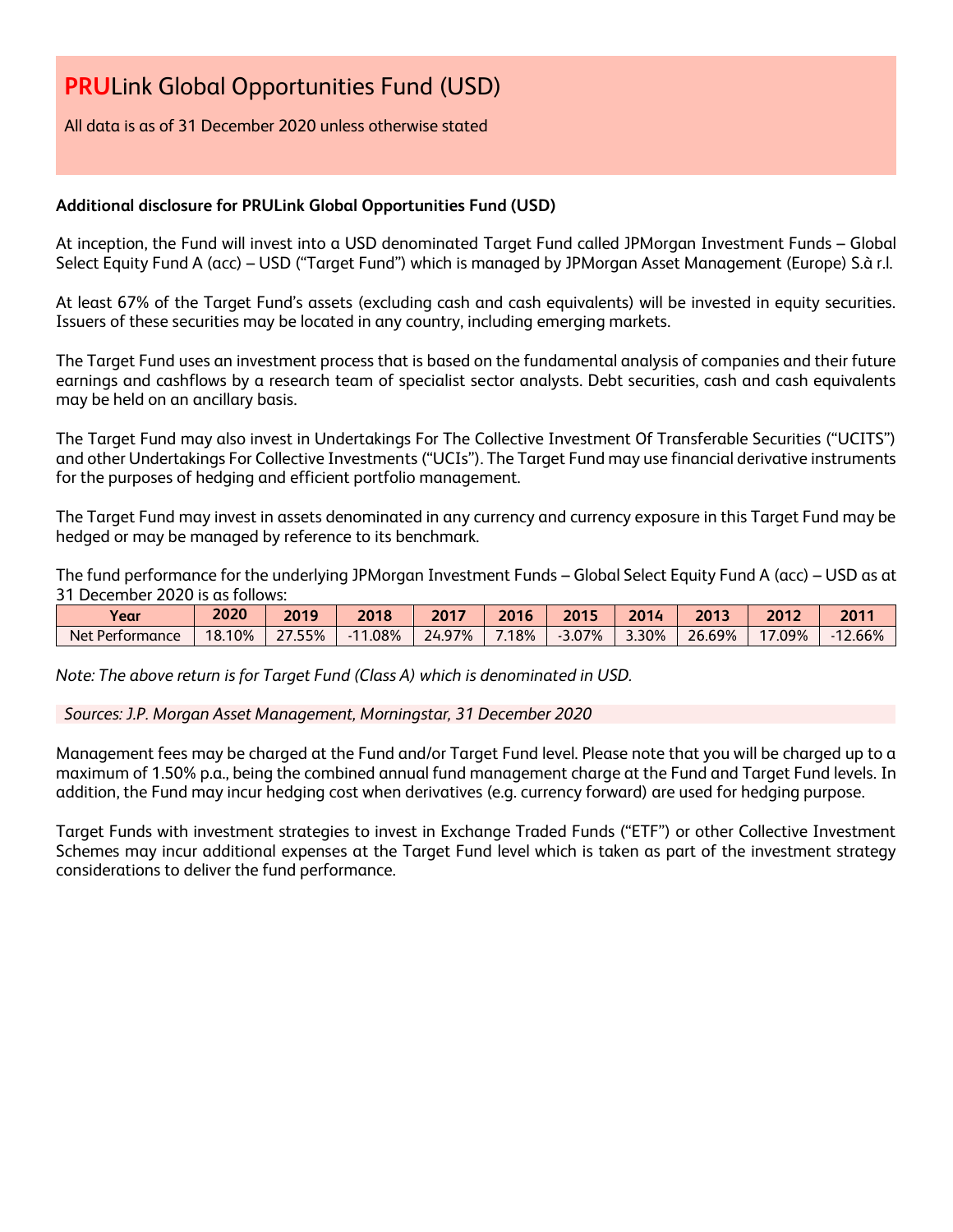All data is as of 31 December 2020 unless otherwise stated

# **Investment Risks**

The Fund is subjected to investment risks including the possible loss of the principal amount invested. The value of the units may fall as well as rise. In addition, The Fund is subjected to specific risk including and not limiting to:

#### **General Risks when Investing in The Fund**

#### **Market Risk**

Market risk refers to potential losses that may arise from adverse changes in the market conditions. Market conditions are generally, affected by, amongst others, economic and political stability. If the market which the Fund invests in suffers a downturn or instability due to adverse economic or political conditions, this may adversely impact the market prices of the investments of the Fund.

#### **Liquidity Risk**

Liquidity risk refers to two scenarios. The first scenario is where an investment cannot be sold due to unavailability of a buyer for that investment. The second scenario is where the investment is thinly traded. Should the investments in the Target Fund be thinly traded, this may cause the Fund to dispose the investment at an unfavorable price in the market and may adversely affect investor's investment. This risk may be mitigated through stringent security selection process.

#### **Inflation Risk**

This refers to the likelihood that an investor's investments do not keep pace with inflation, thus, resulting in the investor's decreasing purchasing power even though the investment in monetary terms may have increased.

#### **Interest Rate Risk**

Interest rate risk is a general risk affecting conventional funds. This is so even though conventional funds only invest in investments that are in accordance with the mandate. The reason for this is because a high level of interest rates will inevitably affect corporate profits and this will have an impact on the value of both equity and debt securities. This risk is crucial in a bond fund since a bond portfolio management depends on forecasting interest rate movements. Prices of bonds move inversely to interest rate movements therefore as interest rates rise, the prices of bond decrease and vice versa. Furthermore, bonds with longer maturity and lower profit rates are more susceptible to interest rate movements.

#### **Credit / Default Risk**

Bonds are subject to credit / default risk in the event that the issuer of the instrument is faced with financial difficulties, which may decrease their credit worthiness. This in turn may lead to a default in the payment of principal and interest.

#### **Risk of Non-Compliance**

This risk arises from non-compliance with laws, rules and regulations, prescribed practices and the management company's internal policies and procedures, for example, due to oversight by the management company. Such noncompliance may force the management company to sell down securities of the Fund at a loss to rectify the noncompliance and in turn may adversely affect the value of investors' investment in the Fund. To mitigate this risk, the Fund Manager has put in place internal controls to ensure its continuous compliance with laws, rules and regulations, prescribed practices and the Fund Manager's internal policies and procedures.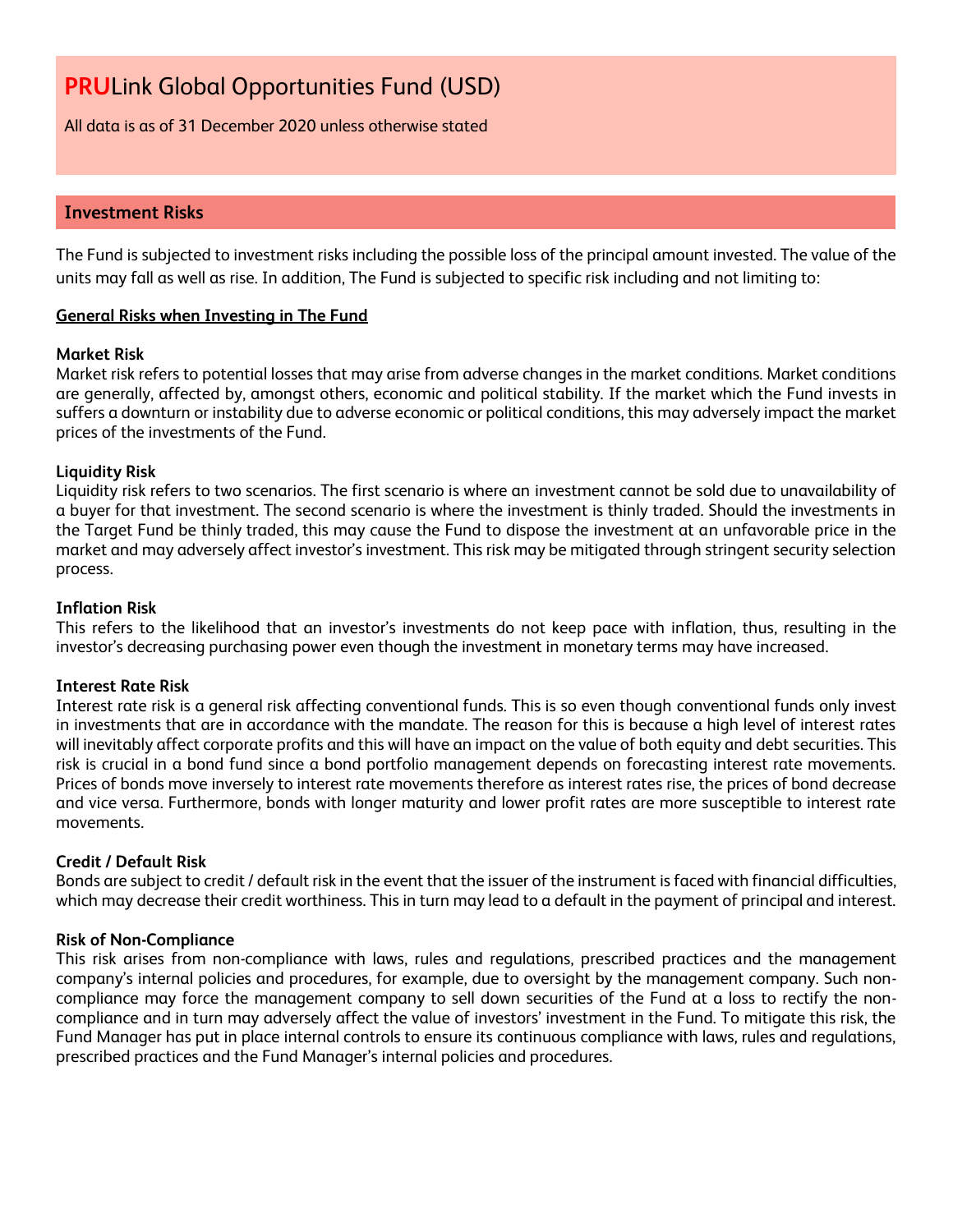All data is as of 31 December 2020 unless otherwise stated

#### **Concentration Risk**

This is the risk of a fund focusing a greater portion of its assets in a smaller selection of investments. The fall in price of a particular equity and / or fixed income investment will have a greater impact on the funds and thus greater losses. This risk may be minimized by the manager conducting even more rigorous fundamental analysis before investing in each security.

#### **Management Company Risk**

The performance of the Fund depends on the experience, expertise and knowledge of the management company. Should there be lack of any of the above qualities by the management company, it may adversely affect the performance of the Fund.

## **Currency Risk**

The Fund is denominated in USD, while the Target Fund may be denominated in other currencies. The performance of the Fund may be affected by movements in the exchange rate between the USD and the Target Fund's denominated currency. Where applicable, a currency hedging instrument or a currency hedged class of the Target Fund(s) may be used to minimise currency risk.

## **Derivatives Risk**

Derivatives (e.g. currency forward) may potentially be used to hedge against any risk that may be derived from investing in the Target Fund, such as, but not limited to, currency risk. The Fund may hedge up to 100% of foreign currency exposure using derivatives (e.g. currency forward).

#### **Portfolio Risk**

The Fund is intended for investors who can accept the risks associated with investing primarily in the securities of the type held in the Fund. Investments in equities will be subject to the risks associated with equity and equity-related securities, including fluctuations in market prices, adverse issuer or market information and the fact that equity and equity-related interests are subordinate in the right of payment to other corporate securities, including debt securities. Likewise, investments in fixed income securities will be subjected to the risks associated with debt securities including credit and interest rate risk, and the additional risks associated with high-yield debt securities, loan participations and derivative securities. In addition, investors should be aware of the risks associated with the active management techniques that are expected to be employed by the Fund.

#### **Specific Risks when Investing in the Target Fund**

#### **Security Risk**

Adverse price movements of a particular security invested by the Target Fund may adversely affect the Target Fund's net asset value. The Investment Manager strives to mitigate the impact of a particular security risk through portfolio diversification, which will help spread the element of risk.

# **Fund Management of Target Fund Risk**

While the Fund Manager will exercise due skill and care in selecting the Target Fund, it does not have control over the management of the Target Fund and there is no guarantee that the investment objectives will be met. This may result in policyholders suffering losses in their investments in the Target Fund.

The Target Fund may change its objectives and become inconsistent with the objective of the Fund. In such instances, the Fund Manager will replace the Target Fund with another collective investment scheme which the Fund Manager considers to be more appropriate in meeting the objective of the Fund.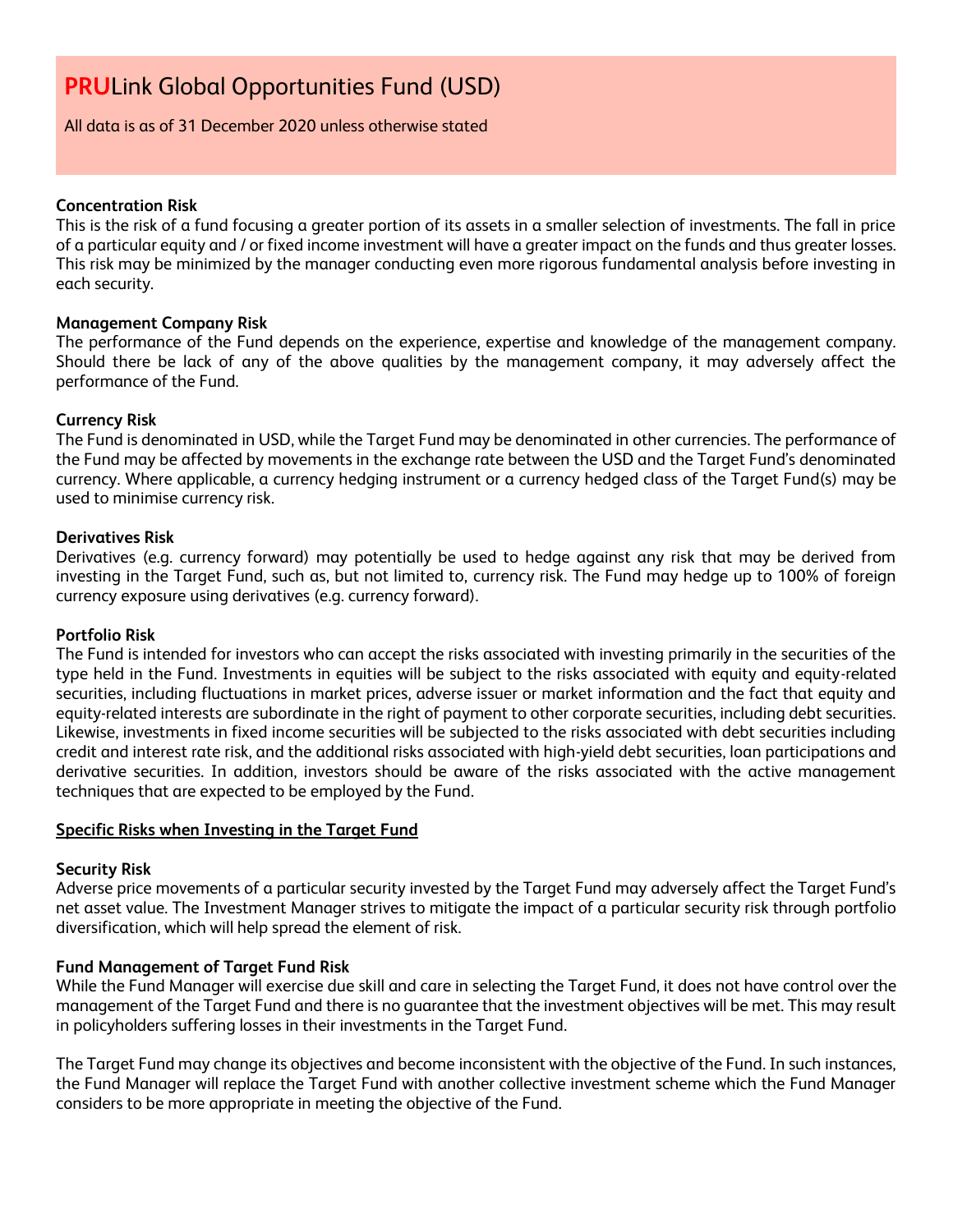All data is as of 31 December 2020 unless otherwise stated

## **Errors in Calculation of the Net Asset Value of the Target Fund's Risk**

There is a possibility there are errors in calculation of the net asset value of the Target Fund. In the event such errors occur, the net asset value of the Target Fund will be affected hence, the Target Fund will comply with the rules set forth in the relevant regulatory provisions applicable to the Target Fund. Compensation, if any, paid by the Target Fund (subject to the laws of the jurisdiction in which such Target Fund is domiciled), will be credited to the Fund as and when compensation is received.

In view of the foregoing, policyholders must be aware that there are circumstances where neither the Target Fund nor the Fund Manager will be bound to compensate final beneficial owners.

## **Liquidity Risk**

Liquidity risk here refers to two scenarios. The first scenario is where the allocated liquidity of the Target Fund is insufficient to meet redemption needs. The second scenario is where the Target Fund is thinly traded. Should the investments in the Target Fund be thinly traded, this may cause the Target Fund to dispose the investment at an unfavorable price in the market and may adversely affect investors' investment. This risk may be mitigated through stringent security selection process.

## **Countries or Foreign Securities Risk**

This risk is associated with investments in securities listed or domiciled in countries other than the country of domicile. Any changes in the economic fundamentals, social and political stability, uncertainty or changes in countries' official currencies, currency movements and foreign investments policies in these countries may increase the volatility in asset values, liquidity and default risk which may have an impact on the prices of the securities that the Target Fund invests in and consequently may affect the net asset value of the Target Fund.

Investments in certain markets may be restricted or controlled. In some countries, direct investments in securities may be prohibited and restricted due to regulatory requirements. These limitations may increase transaction costs and adversely affect a security's liquidity and the price in connection with the security.

The Target Fund Manager will monitor and observe the developments in these countries where assets of the Target Fund are allocated. In addition, the Target Fund Manager will also employ a systematic investment process, which includes regular review, to manage and mitigate this risk.

#### **Currency Risk**

The Target Fund's underlying investments may be denominated in their local currency, which may differ from the Target Fund's currency of denomination. The performance of the Target Fund may be affected by movements in the exchange rate between the local currency of its underlying investments and the Target Fund's denominated currency.

#### **Charges to Capital Risk**

The Target Fund's charges and expenses are taken from the capital, in whole or in part, resulting in possible constraint of capital growth.

#### **Restrictions on Foreign Investment**

Some countries prohibit or impose substantial restrictions on investments by foreign entities. There may also be instances where a purchase order subsequently fails because the permissible allocation to foreign investors has been filled, depriving the Target Fund of the ability to make its desired investment at the time.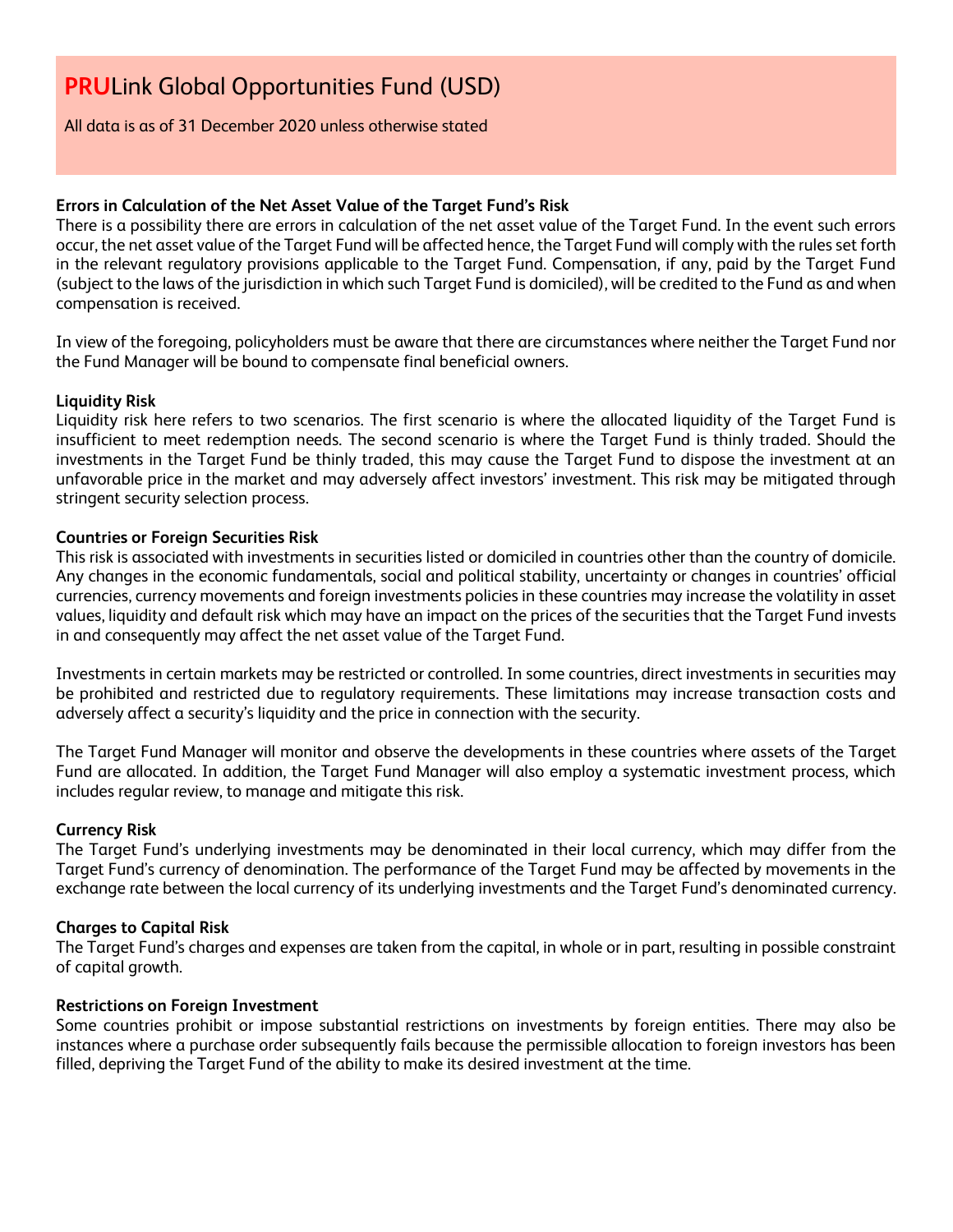All data is as of 31 December 2020 unless otherwise stated

## **Derivatives Risk**

The Target Fund may invest in derivatives which will be subject to risks. While the judicious use of derivatives by professional investment managers can be beneficial, derivatives involve risks different from, and, in some cases, greater than, the risks presented by more traditional securities investments. Some of the risks associated with derivatives are market risk, management risk, credit risk, liquidity risk and leverage risk. Investments in derivatives may require the deposit or initial margin and additional margin on short notice if the market moves against the investment positions. If no provision is made for the required margin within the prescribed time, the investment may be liquidated at a loss. Therefore, it is essential that such investments in derivatives are monitored closely.

The Target Fund Manager has the necessary controls for investments in derivatives and have in place systems to monitor the derivative positions for the Target Fund. The Target Fund Manager does not intend to use derivatives transactions for speculation or leverage but may use them for efficient portfolio management and/or risk management. Currency risk is simply one of the market risks which the fund will be exposed to and can be hedged using derivatives such as FX forwards/futures. Often the underlying currency risk may be taken on as a result of buying an underlying equity or bond. If the fund manager does not want to also take the currency risk associated with these underlying assets, the fund may use Forward Foreign Exchange contracts to hedge any currency risk derived from holdings of nonbase currency positions. Essentially this use of currency forwards is to hedge currency risk in the fund.

*The above should not be considered to be an exhaustive list of the risks which potential policyholders should consider before investing in The Fund. Potential policyholders should be aware that an investment in The Fund may be exposed to other risks of exceptional nature from time to time.*

#### **Risk Management**

#### **Forecasting Risk**

Potential risks are taken into consideration in the process of sector allocation and stock selection based on analysis on various key factors such as economic conditions, liquidity, qualitative and quantitative aspects of the securities.

#### **System Control**

Risk parameters are set internally for each fund, depending on client's risk profile. These risk parameters include limits of issuer bet, group issuer, sector rating and issue size of the securities held in the portfolio.

A front-end office system is in place to monitor portfolio risks, serving as an auto filter for any limitations or breaches.